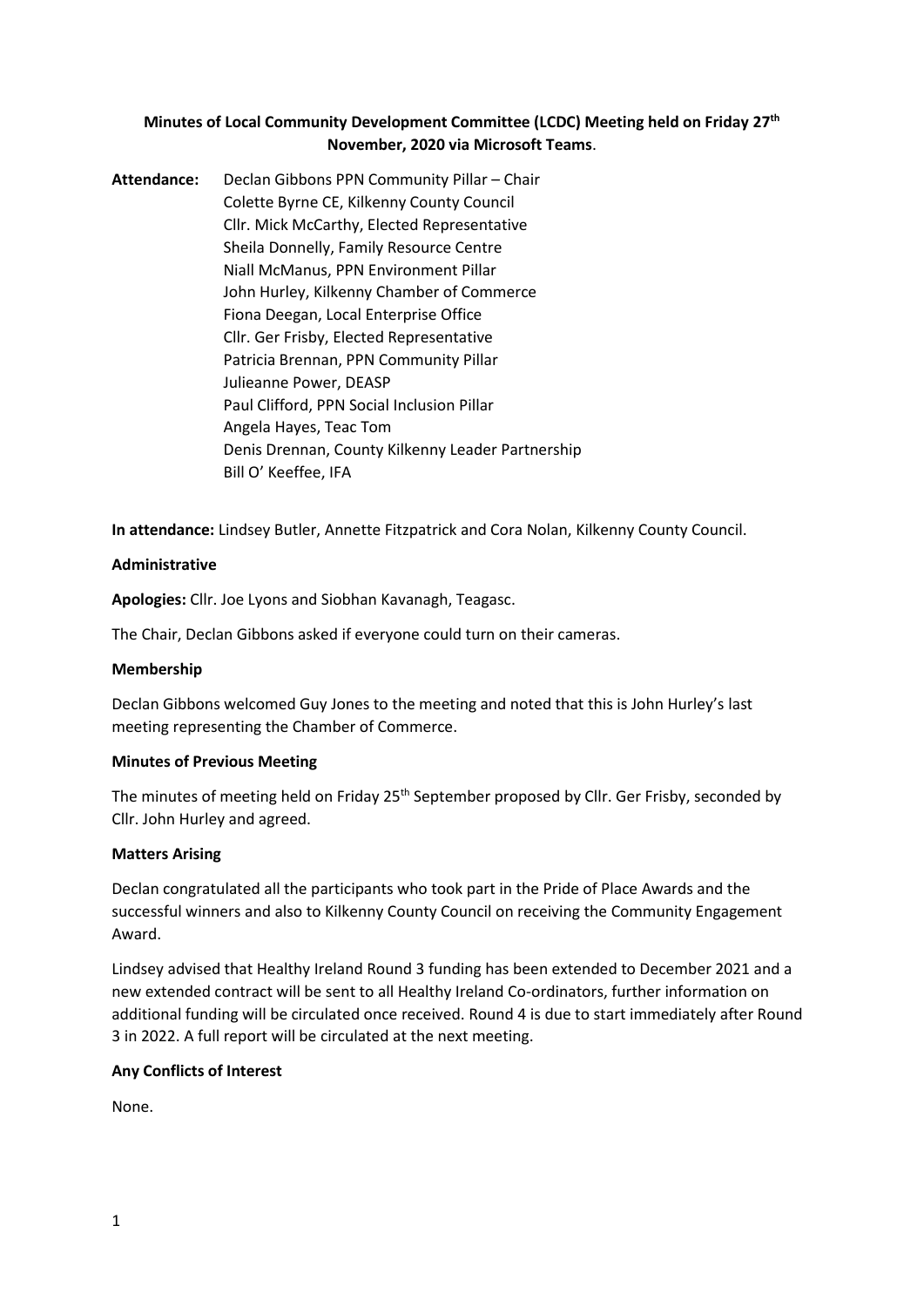**1. Oversight and Implementation of the community element of the Local Economic and Community Plan including Local and Community Development Coordination and oversight.** 

### **Integration Strategy Presentation – Hannah Greene.**

- $\triangleright$  Hannah explained how the Integration Action Plan was developed, what was learned and the principles adopted in implementing this plan.
- $\triangleright$  Outcomes of the thematic focus group determined the actions under the following headings: -
	- Initial and general actions
	- Access to public services
	- Combating Racism and Xenophobia
	- Education, young people and families
	- Employment and pathways to work
	- Active civic and cultural engagement
- $\triangleright$  The next step is to agree implementation, monitoring, engagement and buy in.
- $\triangleright$  It is hoped to present to other agencies for sign off and launch in January.
- $\triangleright$  Looking for LCDC support and engagement and prioritise it as an element of the next Local Economic and Community Plan.
- $\triangleright$  Once signed off by agencies and LCDC it will be brought to the full Council for adoption and support.
- $\triangleright$  Expand Steering Group and put in place monitoring mechanisms
- $\triangleright$  Establish Kilkenny Intercultural Network.

Hannah thanked everyone for their time, the support of the LCDC was proposed by Derval Howley and seconded by Sheila Donnelly.

# **Healthy Ireland Update – Community Engagement Project – Muirne O' Connor**

# **One Parent Families**

- $\triangleright$  The need to establish and strengthen connections between key stakeholders in the communities to support wider scoping opportunities.
- $\triangleright$  Explore opportunities to engage with groups, information community presence and engagement in existing community networks to highlight opportunities to collaborate in process, opportunities for access.
- $\triangleright$  Initial training has commenced
- $\triangleright$  Peer training currently in development to commence in January

Website and report launched yesterday, Lindsey showed a short video. Facebook page [www.facebook.com/KilkennyOneParentCommunity](http://www.facebook.com/KilkennyOneParentCommunity)

# **Domestic Abuse**

- $\triangleright$  Working group with Community Development and family support representation
- $\triangleright$  Scoping identified need for the development of service providers network
- $\triangleright$  Create collaborative community network to deliver supports and foster holistic service responses.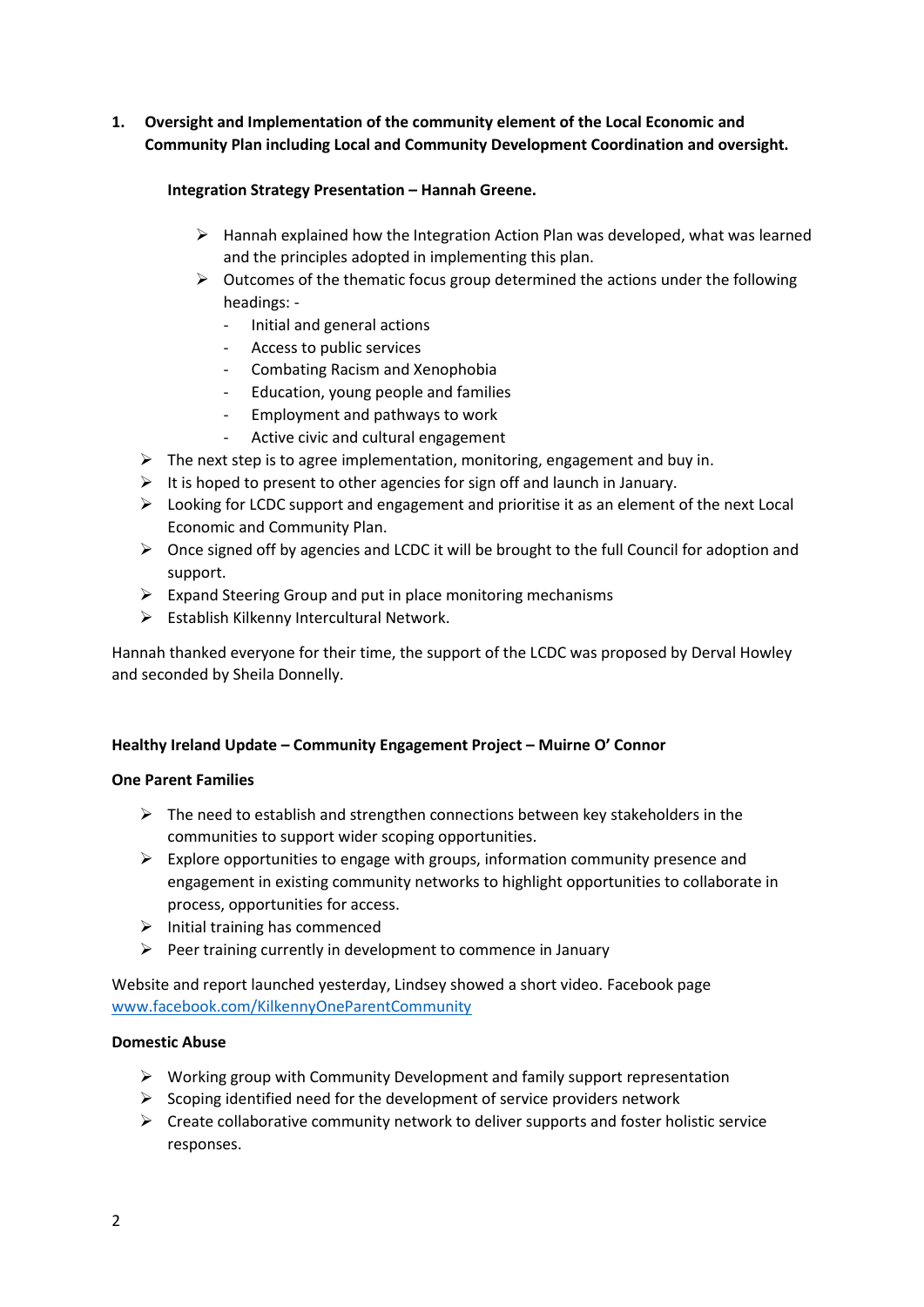#### **Disability Sector – Individuals with additional needs**

- $\triangleright$  Scoping to gather a picture of the lived experiences for individuals with additional needs during covid, identify potential community engagement opportunities: -
- $\triangleright$  Scoping started in May, identifying 4 residential services and 2-day services, spoke to staff and members of the services.
- $\triangleright$  The following potential actions were highlighted: -For a community wide campaign to support individuals with additional needs to navigate the changes in our community. The need to support individuals in Kilkenny with IT literacy skills to develop social and

engagement opportunities.

Platform for voices to be heard

The need for a Mental Health Support in Kilkenny.

Declan thanked Muirne for her comprehensive presentation, contribution were made from Derval Howley HSE, Sheila Donnelly FRC, Colette Byrne KCC and Eileen Curtis ETB

Could be linked in the Keep Well Campaign, Muirne was advised to contact agencies for support and to send a report in writing to Colette Byrne outlining the main bullet points of her findings.

# **2. Citizen Engagement and Promotion of Social Inclusion PPN Report**

Paul Clifford went through the PPN report outlining the following; -

- $\triangleright$  The annual Plenary of the PPN took place on the 26<sup>th</sup> of November online.
- $\triangleright$  Kilkenny PPN chairs the board of the new Volunteer Centre for Kilkenny and is playing an active role in developing the new centre for the city and county.
- $\triangleright$  There has been significant interest in the Age Friendly Tablets, training commenced on the 19<sup>th</sup> of October.
- $\triangleright$  A series of practical seminars and workshops to assist community groups ran throughout the month of November.
- $\triangleright$  The PPN handbook was formally launched on Thursday 19<sup>th</sup> of November by the Department for Rural and Community Development and can be accessed on the gov.ie website.

#### **Presentation on Sustainable Development Goals (SDG's) – Niall McManus.**

In his presentation Niall outlined the following: -

➢ What are the SDG's?

There are 17 sustainable development goals with 5 core principles

- ➢ Why are they relevant to both public and private sector?
- ➢ How to identify the SDG's that effect your organisation.
- $\triangleright$  How to identify a pathway to act on these SDG's.
- $\triangleright$  How the circular economy provides mechanisms to deliver these pathways.
- ➢ Where the SDG's sit within the EU's Green Deal.

Niall gave a very comprehensive presentation on Sustainable Development Goals and their importance to Communities and Local Authorities.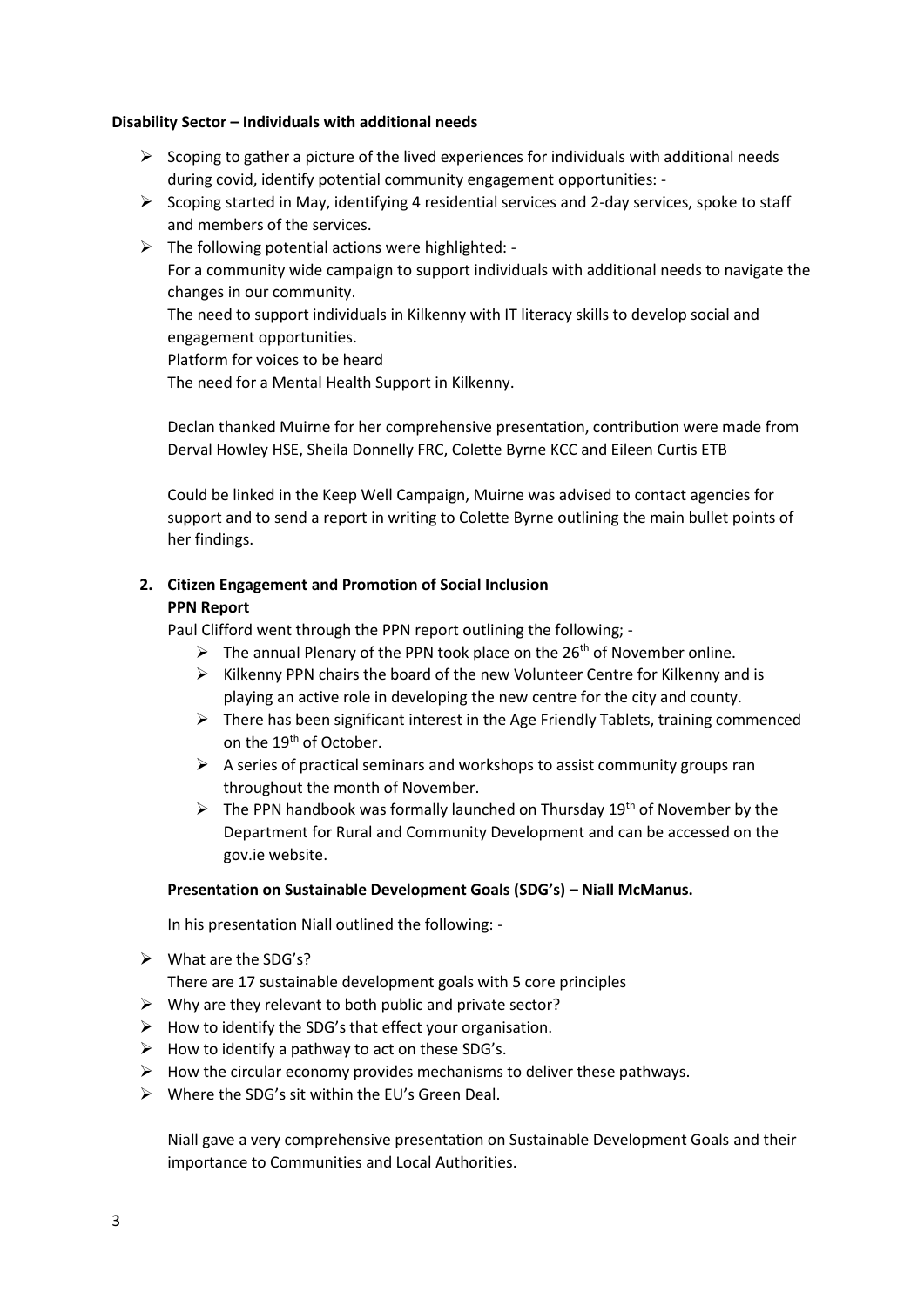Kilkenny Chamber of Commerce have adopted 5 of these goals: - decent work and economic rate, sustainable cities and communities, industry innovation and infrastructure, climate action and life on land.

The broadcasting authority also have a sustainability network across broadcasting.

### **One Parent Family Research Plan – Launched 26th of November**

Details of the launch were sent by email to LCDC member and Elected Representatives, a short video was shown to the committee. This is a very successful element of the LCDC. The Chair thanked Lindsey.

### **Keep Well Campaign**

On Thursday October 29th the "Keep Well" campaign was launched which aims to support people and communities to mind their physical and mental health over the coming months. Working groups supported by other agencies have been set up under each theme, which will be supported by other agencies. A dedicated webpage will also be set up linking up with Communications Department in Kilkenny County Council. The themes are as follows: -

- **Keeping active**
- **Staying connected and minding your mood**
- **Switching off and being creative**
- **Eating well**

An action plan has to be submitted by Tuesday  $1<sup>st</sup>$  December.

Angela Hayes, Derval Howley and Sheila Donnelly welcomed this initiative.

The Community Forum are still holding regular meetings and CEO Colette Byrne thanked all the work with the community groups and agencies and thanked Annette for all her work on the Keep Well Campaign.

#### **AOB**

Derval Howley updated the committee on the Covid cases in Kilkenny and the particularly high numbers at the moment, spikes are on a county by county basis, we all need to work together again, stay strong, wear our masks, wash our hands and continue social distancing.

Yulefest will be held virtually this year with markets on the parade at the weekends. Funding under Town & Village for trees and lights in the scheduled towns around the County.

The Shop local campaign was encouraged by Fiona Deegan, being promoted on radio, social media and newspaper, 300 business in Kilkenny online since March.